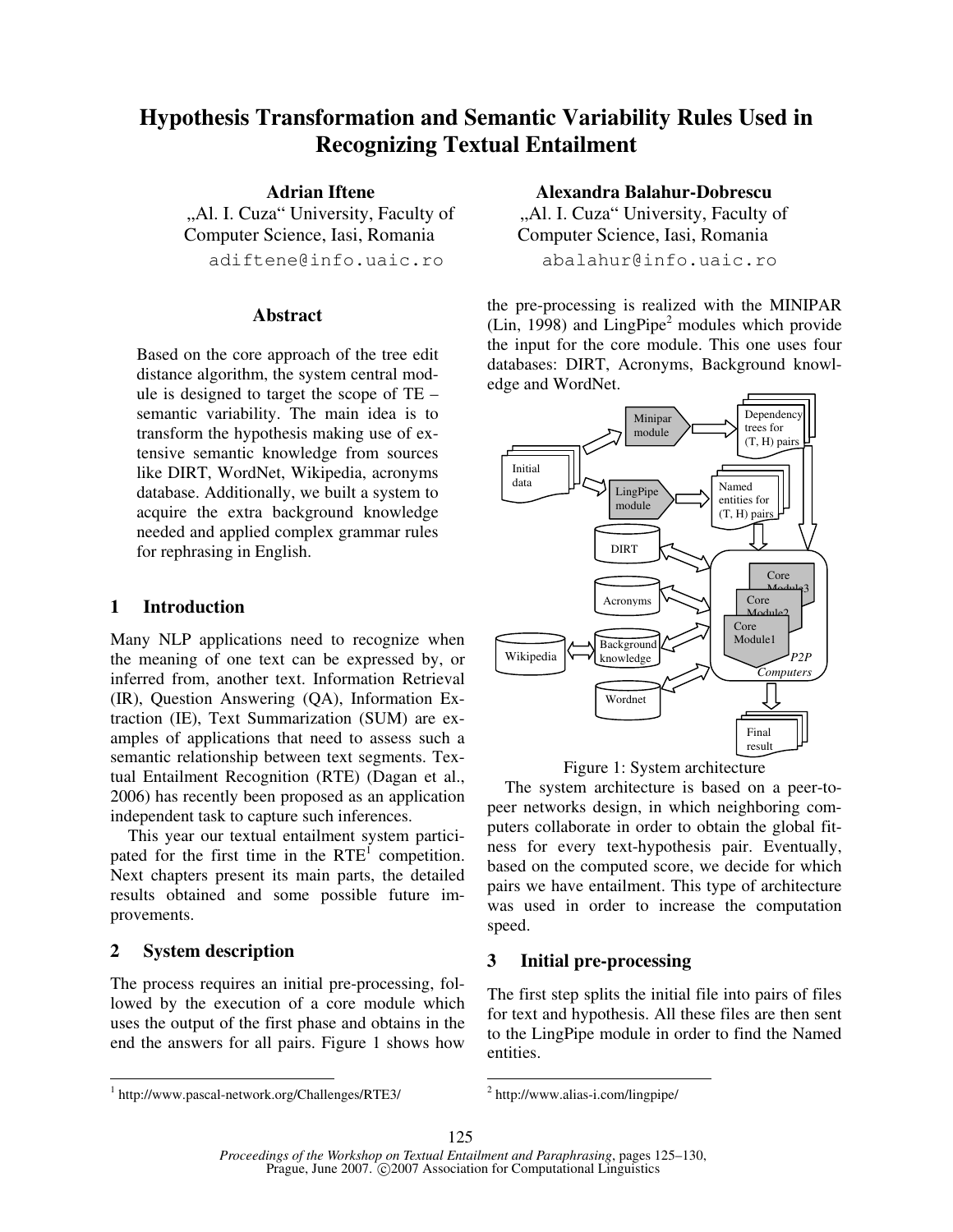In parallel, we transform with MINIPAR both the text and the hypothesis into dependency trees. Figure 2 shows the output associated with the sentence: "*Le Beau Serge was directed by Chabrol.*".



Figure 2: MINIPAR output – dependency tree For every node from the MINIPAR output, we consider a stamp called **entity** with three main features: the node lemma, the father lemma and the edge label (which represents the relation between words) (like in Figure 3).



Figure 3: Entity components

Using this stamp, we can easily distinguish between nodes of the trees, even if these have the same lemma and the same father. In the example from Figure 1, for the "son" nodes we have two entities (*Le\_Beau\_Serge, direct, s*) and (*Le\_Beau\_Serge, direct, obj*).

## **4 The hypothesis tree transformation**

Presently, the core of our approach is based on a tree edit distance algorithm applied on the dependency trees of both the text and the hypothesis (Kouylekov, Magnini 2005). If the distance (i.e. the cost of the editing operations) among the two trees is below a certain threshold, empirically estimated on the training data, then we assign an entailment relation between the two texts.

The main goal is to map every entity in the dependency tree associated with the hypothesis (called from now on *hypothesis tree*) to an entity in the dependency tree associated with the text (called from now on *text tree*).

For every mapping we calculate a **local fitness** value which indicates the appropriateness between entities. Subsequently, the global fitness is calculated from these partial values.

For every node (refers to the word contained in the node) which can be mapped directly to a node from the text tree, we consider the local fitness value to be 1. When we cannot map one word of the hypothesis to one node from the text, we have the following possibilities:

- If the word is a verb in the hypothesis tree, we use the DIRT resource (Lin and Pantel, 2001) in order to transform the hypothesis tree into an equivalent one, with the same nodes except the verb. Our aim in performing this transformation is to find a new value for the verb which can be better mapped in the text tree.
- If the word is marked as named entity by Ling-Pipe, we try to use an acronyms' database<sup>3</sup> or if the word is a number we try to obtain information related to it from the background knowledge. In the event that even after these operations we cannot map the word from the hypothesis tree to one node from the text tree, no fitness values are computed for this case and we decide the final result: No entailment.
- Else, we use WordNet (Fellbaum, 1998) to look up synonyms for this word and try to map them to nodes from the text tree.

Following this procedure, for every transformation with DIRT or WordNet, we consider for local fitness the similarity value indicated by these resources. If after all checks, one node from the hypothesis tree cannot be mapped, some penalty is inserted in the value of the node local fitness.

## **4.1 The DIRT resource**

For the verbs in the MINIPAR output, we extract templates with DIRT- like format. For the sample output in Figure 2, where we have a single verb "direct", we obtain the following list of "full" templates:N:s:V<direct>V:by:N and N:obj:V<direct> V:by:N. To this list we add a list of "partial" templates: N:s:V<direct>V:, :V<direct>V:by:N, :V<direct>V:by:N, and N:obj:V<direct>V:.

In the same way, we build a list with templates for the verbs in the text tree. With these two lists we perform a search in the DIRT database and extract the "best" trimming, considering the template type (full or partial) and the DIRT score.

According to the search results, we have the following situations:

<sup>&</sup>lt;sup>3</sup> http://www.acronym-guide.com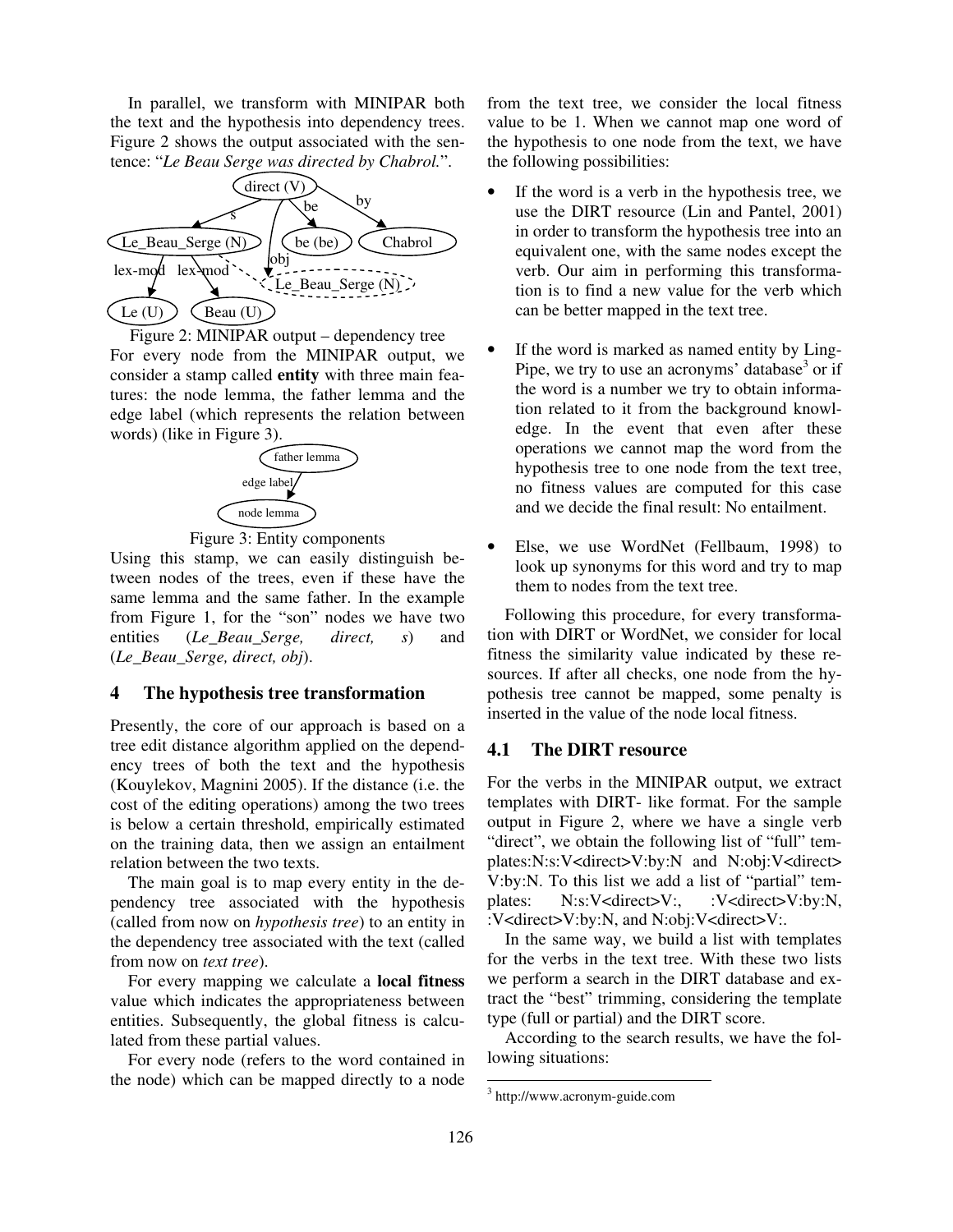a) *left – left* relations similarity

This case is described by the following two templates for the hypothesis and the text:

## *relation1 HypothesisVerb relation2 relation1 TextVerb relation3*

This is the most frequent case, in which a verb is replaced by one of its synonyms or equivalent expressions

The transformation of the hypothesis tree is done in two steps:

- 1. Replace the relation2 with relation3,
- 2. Replace the verb from the hypothesis with the corresponding verb from the text. (see Figure 4).



Figure 4: Left-left relation similarity

- b) *right – right* relations similarity: the same idea from the previous case.
- c) *left – right* relations similarity

This case can be described by the following two templates for the hypothesis and the text:

## *relation1 HypothesisVerb relation2 relation3 TextVerb relation1*

The transformation of the hypothesis tree is:

- 1. Replace the relation2 with relation3,
- 2. Replace the verb from the hypothesis with the corresponding verb from the text.
- 3. Rotate the subtrees accordingly: left subtree will be right subtree and vice-versa right subtree will become left-subtree (as it can be observed in Figure 5).



Figure 5: Left-right relation similarity

This case appears for pair 161 with the verb "attack":

*T: "The demonstrators, convoked by the solidarity with Latin America committee, verbally attacked Salvadoran President Alfredo Cristiani."*

*H: "President Alfredo Cristiani was attacked by demonstrators."*

In this case, for the text we have the template N:subj:V<attack>V:obj:N, and for the hypothesis the template N:obj:V<attack>V:by:N. Using DIRT, hypothesis H is transformed into:

*H': Demonstrators attacked President Alfredo Cristiani.*

Under this new form, H is easier comparable to T.

d) *right – left* relations similarity: the same idea from the previous case

For every node transformed with DIRT, we consider its local fitness as being the similarity value indicated by DIRT.

#### **4.2 Extended WordNet**

For non-verbs nodes from the hypothesis tree, if in the text tree we do not have nodes with the same lemma, we search for their synonyms in the extended WordNet<sup>4</sup>. For every synonym, we check to see if it appears in the text tree, and select the mapping with the best value according to the values from Extended WordNet. Subsequently, we change the word from the hypothesis tree with the word from WordNet and also its fitness with its indicated similarity value. For example, the relation between "relative" and "niece" is accomplished with a score of 0.078652.

<sup>4</sup> http://xwn.hlt.utdallas.edu/downloads.html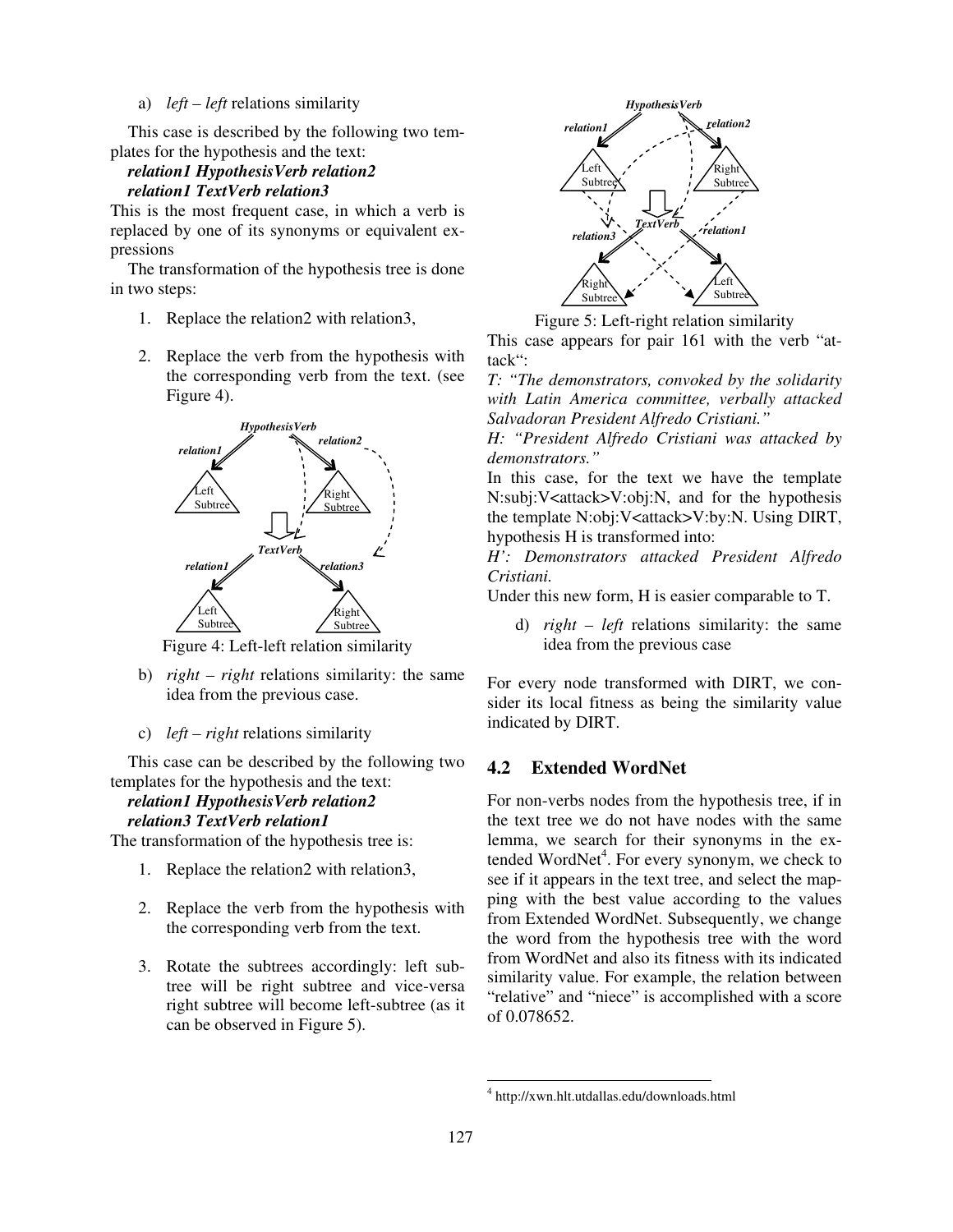## **4.3 Acronyms**

The acronyms' database helps our program find relations between the acronym and its meaning: "*US - United States*", and "*EU - European Union*". We change the word with the corresponding expression from this database. Since the meaning is the same, the local fitness is considered maximum, i.e. 1.

## **4.4 Background Knowledge**

Some information cannot be deduced from the already used databases and thus we require additional means of gathering extra information of the form:

| Argentine [is] Argentina    |
|-----------------------------|
| Netherlands [is] Holland    |
| $2$ [is] two                |
| Los Angeles [in] California |
| Chinese [in] China          |
|                             |

Table 1: Background knowledge

Background knowledge was built semiautomatically, for the named entities (NEs) and for numbers from the hypothesis without correspondence in the text. For these NEs, we used a module to extract from Wikipedia<sup>5</sup> snippets with information related to them. Subsequently, we use this file with snippets and some previously set patterns of relations between NEs, with the goal to identify a known relation between the NE for which we have a problem and another NE.

If such a relation is found, we save it to an output file. Usually, not all relations are correct, but those that are will help us at the next run.

Our patterns identify two kinds of relations between words:

- "is", when the module extracts information of the form: *'Argentine Republic' (Spanish: 'Republica Argentina', IPA)'* or when explanations about the word are given in brackets, or when the extracted information contains one verb used to define something, like "is", "define", "represent": *'2'('two') is a number*.
- "in" when information is of the form: *'Chinese' refers to anything pertaining to China* or in the form *Los Angeles County, California*, etc.

In this case, the local fitness for the node is set to the maximum value for the [is]-type relations, and it receives some penalties for the [in]-type relation.

## **5 Determination of entailment**

After transforming the hypothesis tree, we calculate a global fitness score using the *extended local fitness* value for every node from the hypothesis which is calculated as sum of the following values:

- 1. local fitness obtained after the tree transformation and node mapping,
- 2. parent fitness after parent mapping,
- 3. mapping of the node edge label from the hypothesis tree onto the text tree,
- 4. node position (left, right) towards its father in the hypothesis and position of the mapping nodes from the text.

After calculating this extended local fitness score, the system computes a total fitness for all the nodes in the hypothesis tree and a negation value associated to the hypothesis tree. Tests have shown that out of these parameters, some are more important (the parameter at 1.) and some less (the parameter at 3.). Below you can observe an example of how the calculations for 3 and 4 are performed and what the negation rules are.

#### **5.1 Edge label mapping**

After the process of mapping between nodes, we check how edge labels from the hypothesis tree are mapped onto the text tree. Thus, having two adjacent nodes in the hypothesis, which are linked by an edge with a certain label, we search on the path between the nodes' mappings in the text tree this label. (see Figure 6)



Figure 6: Entity mapping

<sup>5</sup> http://en.wikipedia.org/wiki/Main\_Page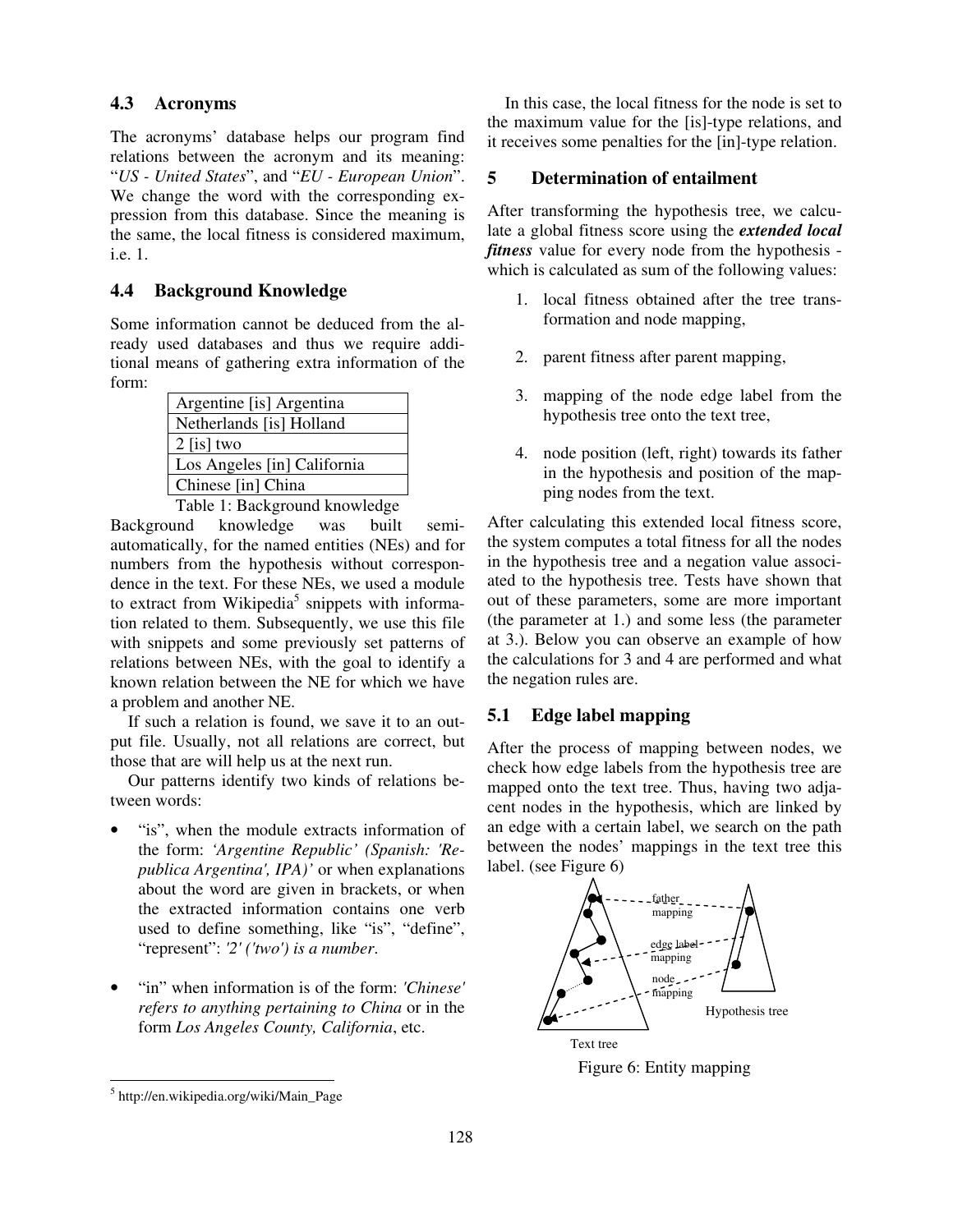It is possible that more nodes until the label of the edge linking the nodes in the hypothesis exist, or it is possible that this label is not even found on this path. According to the distance or to the case in which the label is missing, we insert some penalties in the extended local fitness.

## **5.2 Node position**

After mapping the nodes, one of the two following possible situations may be encountered:

- The position of the node towards its father and the position of the mapping node towards its father's mapping are the same (left-left or right-right). In this case, the extended local fitness is incremented.
- The positions are different (left-right or rightleft) and in this case a penalty is applied accordingly.

## **5.3 Negation rules**

For every verb from the hypothesis we consider a Boolean value which indicates whether the verb has a negation or not, or, equivalently, if it is related to a verb or adverb "diminishing" its sense or not. Consequently, we check in its tree on its descending branches to see whether one or more of the following words are to be found (pure form of negation or modal verb in indicative or conditional form): "not, may, might, cannot, should, could, etc.". For each of these words we successively negate the initial truth value of the verb, which by default is "false". The final value depends on the number of such words.

Since the mapping is done for all verbs in the text and hypothesis, regardless of their original form in the snippet, we also focused on studying the impact of the original form of the verb on its overall meaning within the text. Infinitives can be identified when preceded by the particle "to". Observing this behavior, one complex rule for negation was built for the particle "to" when it precedes a verb. In this case, the sense of the infinitive is strongly influenced by the active verb, adverb or noun before the particle "to", as follows: if it is being preceded by a verb like "allow, impose, galvanize" or their synonyms, or adjective like "necessary, compulsory, free" or their synonyms or noun like "attempt", "trial" and their synonyms, the meaning of the verb in infinitive form is stressed upon and becomes "certain". For all other cases, the particle "to" diminish the certainty of the action expressed in the infinitive-form verb. Based on the synonyms database with the English thesaurus<sup>6</sup>, we built two separate lists – one of "certainty stressing (preserving)" – "positive" and one of "certainty diminishing" – "negative" words. Some examples of these words are "probably", "likely" – from the list of "negative" words and "certainly", "absolutely" – from the list of "positive" words.

#### **5.4 Global fitness calculation**

We calculate for every node from the hypothesis tree the value of the extended local fitness, and afterwards consider the normalized value relative to the number of nodes from the hypothesis tree. We denote this result by *TF* (*total fitness*):

*HypothesisNodesNumber ExtendedLocalFitness*  $TF = \frac{node \in H}{T}$  *node Extended Local Fitness* <sub>node</sub>

After calculating this value, we compute a value *NV* (the *negation value*) indicating the number of verbs with the same value of negation, using the following formula:

$$
NV = \frac{Positive\_VerbsNumber}{TotalNumberOfVerbs}
$$

where the *Positive\_VerbsNumber* is the number of non-negated verbs from the hypothesis using the negation rules, and *TotalNumberOfVerbs* is the total number of verbs from the hypothesis.

Because the maximum value for the extended fitness is 4, the complementary value of the *TF* is *4-TF* and the formula for the **global fitness** used is:

 $GlobalFitness = NV * TF + (1 - NV) * (4 - TF)$ 

| <b>Node</b>    | <b>Extended</b> |
|----------------|-----------------|
| <b>Fitness</b> | local fitness   |
|                | 3.125           |
|                | 3.125           |
|                | 3.125           |
|                | 2.5             |
|                | 4               |
| 0.096          | 3.048           |
|                | 1.125           |
|                | 2.625           |
|                |                 |

For pair 518 we have the following:

Table 2: Entities extended fitness

<sup>6</sup> http://thesaurus.reference.com/